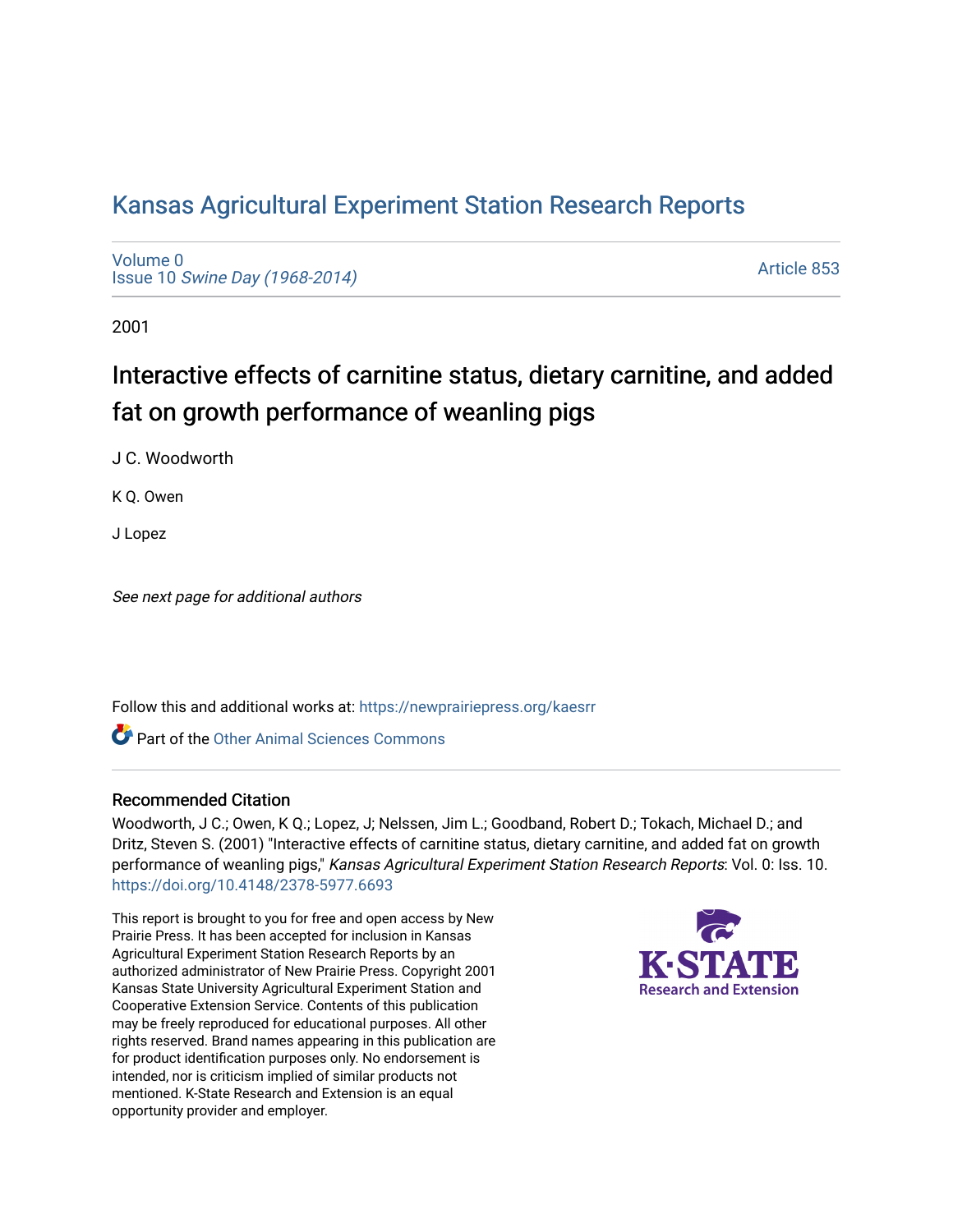### Interactive effects of carnitine status, dietary carnitine, and added fat on growth performance of weanling pigs

#### Abstract

Two experiments were conducted to determine the interactive effects of carnitine status (with or without carnitine in diets fed to sows in gestation and lactation), and added fat and dietary carnitine in nursery diets on growth performance of weanling pigs. Feeding sows diets containing carnitine in gestation and lactation had no effect on growth performance of their pigs through 27-d after weaning. A carnitine by fat interaction (P<0.05) was observed for ADFI from d 0 to 7 and ADG from d 0 to 27 in Exp. 1 with pigs fed carnitine and no added fat appearing to have the best performance. In exp. 2, added carnitine had little effect on growth performance, whereas added fat improved feed efficiency. In conclusion, no benefit to growth performance was observed from adding both carnitine and fat to the diet of weanling pigs in these experiments.; Swine Day, Manhattan, KS, November 15, 2001

#### Keywords

Swine day, 2001; Kansas Agricultural Experiment Station contribution; no. 02-132-S; Report of progress (Kansas State University. Agricultural Experiment Station and Cooperative Extension Service); 880; Swine; Weanling pigs; Carnitine; Fat

#### Creative Commons License



This work is licensed under a [Creative Commons Attribution 4.0 License](https://creativecommons.org/licenses/by/4.0/).

#### Authors

J C. Woodworth, K Q. Owen, J Lopez, Jim L. Nelssen, Robert D. Goodband, Michael D. Tokach, and Steven S. Dritz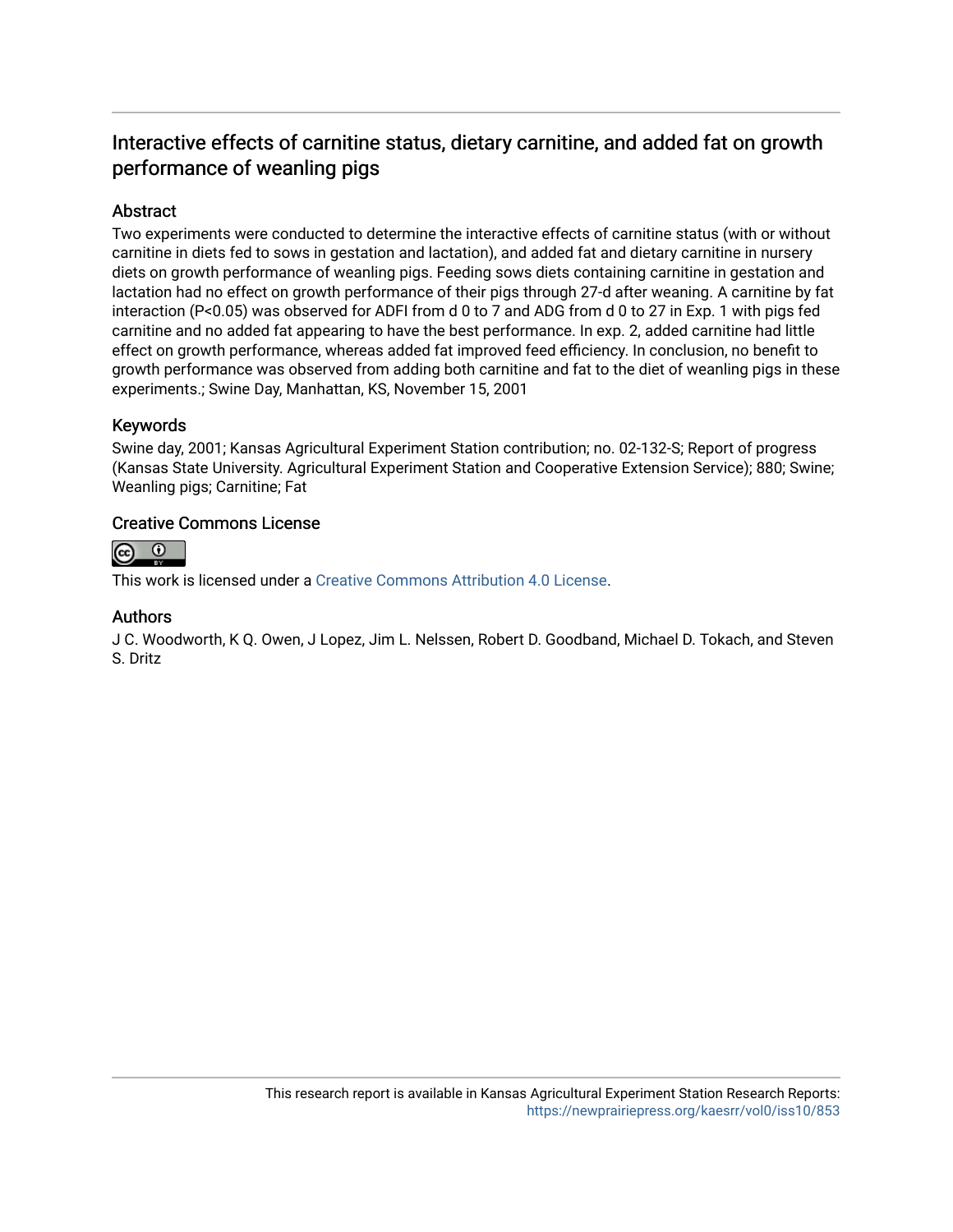#### **INTERACTIVE EFFECTS OF CARNITINE STATUS, DIETARY CARNITINE, AND ADDED FAT ON GROWTH PERFORMANCE OF WEANLING PIGS <sup>1</sup>**

*J. C. Woodworth, J. L. Nelssen, R. D. Goodband, M. D. Tokach, S. S. Dritz <sup>2</sup> , K. Q. Owen <sup>3</sup> , and J. Lopez <sup>4</sup>*

#### **Summary**

Two experiments were conducted to determine the interactive effects of carnitine status (with or without carnitine in diets fed to sows in gestation and lactation), and added fat and dietary carnitine in nursery diets on growth performance of weanling pigs. Feeding sows diets containing carnitine in gestation and lactation had no effect on growth performance of their pigs through 27 d after weaning. A carnitine by fat interaction (P<0.05) was observed for ADFI from d 0 to 7 and ADG from d 0 to 27 in Exp. 1 with pigs fed carnitine and no added fat appearing to have the best performance. In Exp. 2, added carnitine had little effect on growth performance, whereas added fat improved feed efficiency. In conclusion, no benefit to growth performance was observed from adding both carnitine and fat to the diet of weanling pigs in these experiments.

(Key Words: Weanling Pigs, Carnitine, Fat.)

#### **Introduction**

L-carnitine is a vitamin-like compound needed for proper utilization of medium- and long-chain fatty acids. Previous research has shown that carnitine added to diets of nursery pigs improved feed efficiency in phase II and III. Feed efficiency has also been shown to improve linearly when fat is added to the diets of pigs. Research conducted at Oklahoma State University showed that dietary carnitine improved growth performance of weanling pigs when fat was also added to the diet; however, no beneficial response was observed when carnitine was fed alone.

Previous research conducted at Kansas State University showed that pigs farrowed from sows fed diets containing carnitine had improved carcass characteristics at slaughter compared to pigs from sows fed diets not containing carnitine. In that experiment no differences in weight gain were observed for the pigs from d 0 to 35 after weaning. The objectives of these experiments were to: 1) further determine the growth performance of pigs in the nursery that were farrowed from sows fed diets with or without carnitine and 2) further evaluate the interactive effects of dietary carnitine and/or fat on growth performance of weanling pigs.

#### **Procedures**

**Animals and Facilities**. Two experiments were conducted at the Kansas State University Swine Teaching and Research Center. Pigs (PIC line C22  $\times$  326) were blocked by initial weight, equalized for sex and litter, and randomly allotted to their respective dietary treatments. Creep feed was not offered to the pigs during lactation. Pigs were housed in an environmentally controlled nursery in  $4 \times 5$  ft pens with woven wire flooring and had ad libitum access to

<sup>&</sup>lt;sup>1</sup>Appreciation is expressed to Lonza, Inc., Fair Lawn, NJ, for financial support of these experiments.

<sup>&</sup>lt;sup>2</sup> Food Animal Health and Management Center.

<sup>3</sup> Lonza, Inc., Fair Lawn, NJ.

<sup>4</sup> ADM-Animal Health and Nutrition, Quincy, IL.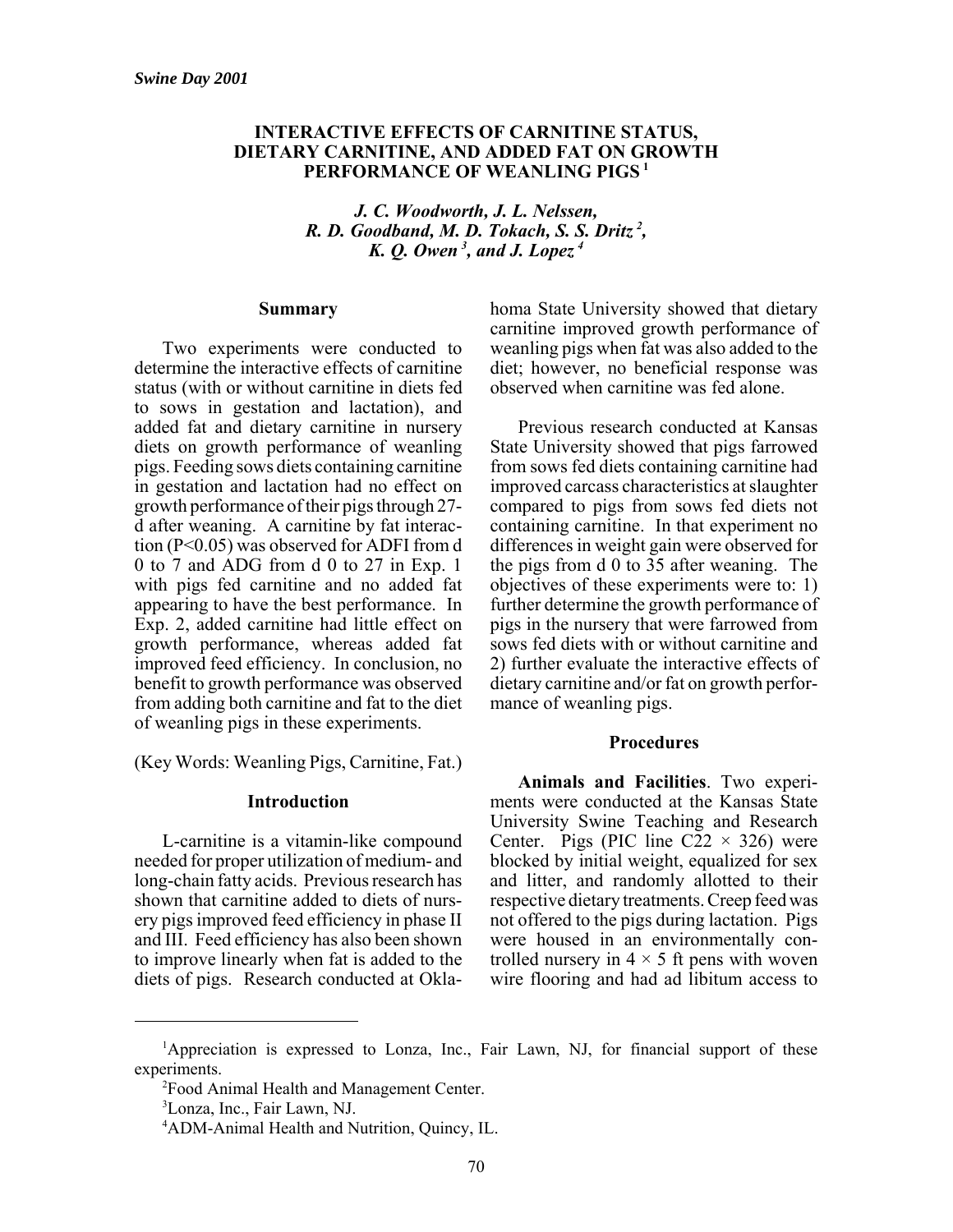feed and water. Initial temperature of the nursery was 90°F and was lowered approximately 3°F each week thereafter. Pigs were weighed and feed disappearance was determined on d 7, 14, 21, and 27 after weaning to calculate ADG, ADFI, and feed to gain ratio  $(F/G)$ .

**Experiment 1**. A total of 176 weanling pigs (initially 14.4 lb and 21 d of age) were used to determine the interactive effects of carnitine status (0 or 50 ppm of carnitine fed to sows in gestation and lactation diets), carnitine (0 vs. 50 ppm in nursery diets), and fat (0 vs. 6% in nursery diets) on growth performance. At weaning, pigs were allotted to one of four experimental treatments with four or five pigs per pen and five replications (pens) per treatment.

All experimental diets were fed in meal form. Diets (Table 1) were fed in two phases, d 0 to 7 and 7 to 27. Diets were formulated on an equal lysine:calorie basis and met or exceeded all NRC (1998) nutrient requirement estimates. The corn-soybean meal ratio was adjusted when diets contained added fat to equalize the lysine:calorie ratio. L-carnitine replaced cornstarch in the basal diet to form the experimental treatments.

**Experiment 2**. A total of 150 weanling pigs (initially 12.1 lb and 21 d of age) were used in a 27-d growth trial to determine the interactive effects of dietary carnitine (0 vs. 50 ppm) and fat  $(0, 3,$  and  $6\%)$ . Pigs were farrowed from sows fed diets that did not contain carnitine. Pigs were allotted to one of six treatments with five pigs per pen and five replications (pens) per treatment. Diets were formulated similar to those described in Exp. 1.

**Statistical Analysis**. Data were analyzed as a randomized complete block design with pen as the experimental unit. Analysis of variance was performed using the Mixed procedure of SAS. The model included all main effects as well as two- or three-way interactions.

#### **Results and Discussion**

**Experiment 1**. No three-way interactions were observed for any response criteria measured. An interaction between fat and carnitine in the nursery diet was observed (P<0.05) for ADFI from d 0 to 7 and ADG from d 0 to 27. Pigs fed the diet containing carnitine and no fat had greater ADFI or ADG compared to pigs fed the diet not containing carnitine and no fat; however, when fat was added to the diet, no benefit from dietary carnitine was observed. A tendency for a fat x carnitine interaction was also observed (P<0.10) for ADG from d 7 to 27 and ADFI from d 7 to 27 and 0 to 27. Again, pigs fed diets containing carnitine and no fat had greater ADG or ADFI compared to diets containing no carnitine, but when fat was also added to the diet no carnitine effect was observed.

Throughout the entire experiment, no main effect (P>0.10) of carnitine status or dietary carnitine was observed. Dietary fat had no effect (P>0.10) on ADG or ADFI, but improved (P<0.01) F/G from d 0 to 7, 7 to 27 and 0 to 27.

**Experiment 2**. No fat  $\times$  carnitine interactions were observed for any response criteria. Added fat or carnitine had no effect  $(P>0.10)$  on ADG or ADFI from d 0 to 7, 7 to 27, or 0 to 27. Pigs fed diets containing fat had improved ( $P<0.03$ ) F/G compared to those fed diets not containing fat from d 7 to 27 and 0 to 27. Pigs fed diets containing carnitine had poorer (P<0.05) F/G compared to those fed diets not containing carnitine from d 7 to 27 and 0 to 27.

These results suggest that nursery growth performance of pigs farrowed from sows fed diets with or without carnitine are similar. Previous research conducted at Kansas State University showed that pigs farrowed from sows fed carnitine had heavier muscled carcasses at slaughter compared to pigs obtained from sows fed diets not containing carnitine. These researchers suggested the improvement in muscling was reflective of a greater number of muscle fibers present from the pigs obtained from the sows fed diets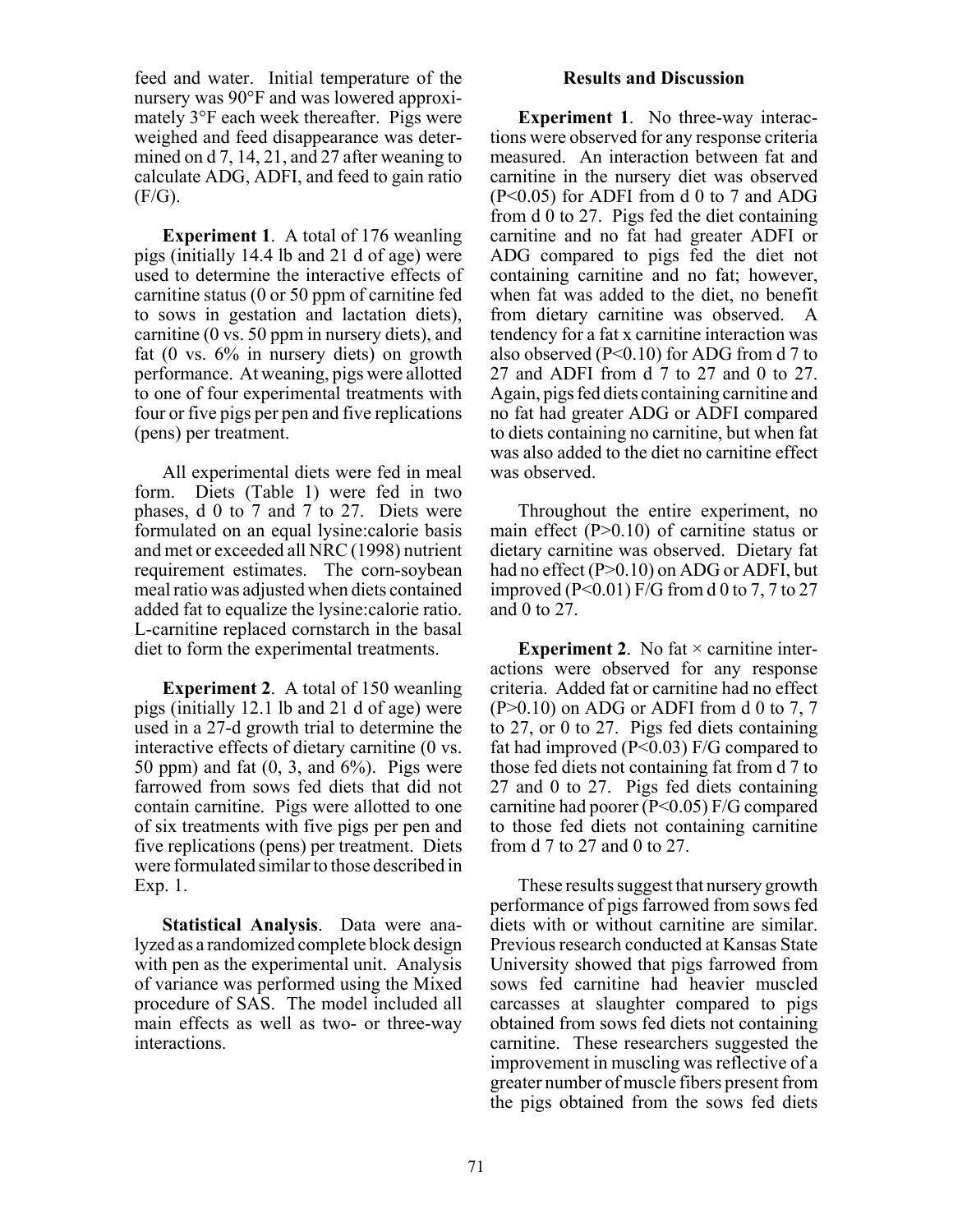with carnitine, a factor that might not influence growth performance immediately after weaning, but may influence growth performance in the finishing phase (>120 lbs). Unfortunately, we were unable to determine the effects of maternal diet on growth performance in the finisher and carcass composition of pigs used in this experiment.

Contrary to our previous research and research conducted at Oklahoma State University, our experiment showed no benefit in growth performance when carnitine was added to diets containing fat. The Oklahoma State University researchers observed a greater response to carnitine when fat was also included in the diet compared to when diets contained no fat. Differences in diet formulation could account for the inconsistencies observed, because our diets were all balanced on an equal lysine:calorie, whereas the OSU diets were not. Also, because the body synthesizes carnitine from methionine and lysine, dietary carnitine may act to spare either of these amino acids if the diet is formulated to levels below the pig's requirement.

The inconsistent responses to growth performance from adding carnitine to the diets of weanling pigs are similar to those observed with other vitamins. The animal's demand for a vitamin is often dependent on the influence of factors such as basal dietary concentration of the vitamin, body storage of the vitamin, growth rate, and stress (health, temperature, etc.). Thus, the vitamin may not elicit a beneficial response to growth performance in every experiment in which it is tested, similar to dietary carnitine.

In conclusion, pigs obtained from sows fed diets containing carnitine will exhibit growth performance immediately after weaning similar to those obtained from sows fed diets without added carnitine. Carnitine added to nursery diets had little effect on growth performance of weanling pigs in these experiments. Including fat in the diets of weanling pigs improved feed efficiency, especially in the latter portion of this experiment. More research should be conducted to further define the interactive effects of dietary fat and carnitine on growth performance of weanling pigs.

|                                  |        | Day $0$ to $7$        |        | Day 7 to 27 |                     |           |  |
|----------------------------------|--------|-----------------------|--------|-------------|---------------------|-----------|--|
| Item, $\%$                       | 0% Fat | $3%$ Fat <sup>a</sup> | 6% Fat | $0\%$ Fat   | 3% Fat <sup>a</sup> | $6\%$ Fat |  |
| Corn                             | 45.27  | 39.79                 | 33.95  | 57.69       | 52.41               | 47.19     |  |
| SBM (46.5% CP)                   | 15.19  | 17.65                 | 20.47  | 26.30       | 24.03               | 28.51     |  |
| Dried whey                       | 25.00  | 25.00                 | 25.00  | 10.00       | 10.00               | 10.00     |  |
| Spray-dried plasma               | 5.00   | 5.00                  | 5.00   | ۰           |                     |           |  |
| Select menhaden fish meal        | 6.00   | 6.00                  | 6.00   | 4.50        | 4.50                | 4.50      |  |
| Soy oil                          |        | 3.00                  | 6.00   |             | 3.00                | 6.00      |  |
| Monocalcium phosphate $(21\% P)$ | 0.75   | 0.75                  | 0.75   | 1.05        | 1.05                | 1.05      |  |
| Limestone                        | 0.45   | 0.45                  | 0.45   | 0.50        | 0.50                | 0.50      |  |
| Salt                             | 0.20   | 0.20                  | 0.20   | 0.25        | 0.25                | 0.25      |  |
| Vitamin premix                   | 0.25   | 0.25                  | 0.25   | .025        | .025                | .025      |  |
| Trace mineral premix             | 0.15   | 0.15                  | 0.15   | .015        | .015                | .015      |  |
| Sow add pack                     | 0.05   | 0.05                  | 0.05   | 0.05        | 0.05                | 0.05      |  |
| Antibiotic <sup>b</sup>          | 1.00   | 1.00                  | 1.00   | 1.00        | 1.00                | 1.00      |  |
| Zinc oxide                       | 0.38   | 0.38                  | 0.38   | 0.25        | 0.25                | 0.25      |  |
| L-threonine                      | 0.03   | 0.04                  | 0.05   | 0.04        | 0.045               | 0.05      |  |
| L-lysine HCl                     | 0.15   | 0.15                  | 0.15   | 0.15        | 0.15                | 0.15      |  |
| DL-methionine                    | 0.08   | 0.09                  | 0.10   | 0.04        | 0.045               | 0.05      |  |
| Cornstarch <sup>c</sup>          | 0.05   | 0.05                  | 0.05   | 0.05        | 0.05                | 0.05      |  |
| Calculated Analysis              |        |                       |        |             |                     |           |  |
| Total lysine, %                  | 1.55   | 1.61                  | 1.68   | 1.30        | 1.36                | 1.41      |  |
| ME, kcal/lb                      | 1,477  | 1,538                 | 1,599  | 1,477       | 1,539               | 1,600     |  |
| Lysine:ME, g/mcal                | 4.76   | 4.75                  | 4.76   | 3.99        | 3.99                | 3.99      |  |
| Calcium %                        | 0.88   | 0.89                  | 0.90   | 0.79        | 0.80                | 0.80      |  |
| Phosphorus, %                    | 0.84   | 0.84                  | 0.84   | 0.76        | 0.76                | 0.76      |  |

| <b>Table 1. Diet Composition (As-Fed Basis)</b> |  |
|-------------------------------------------------|--|
|-------------------------------------------------|--|

<sup>a</sup> Experiment 2 only. b <sup>b</sup> Provided 50 g/ton carbadox. Cornstarch was replaced with 50 ppm L-carnitine to form the experimental treatments.